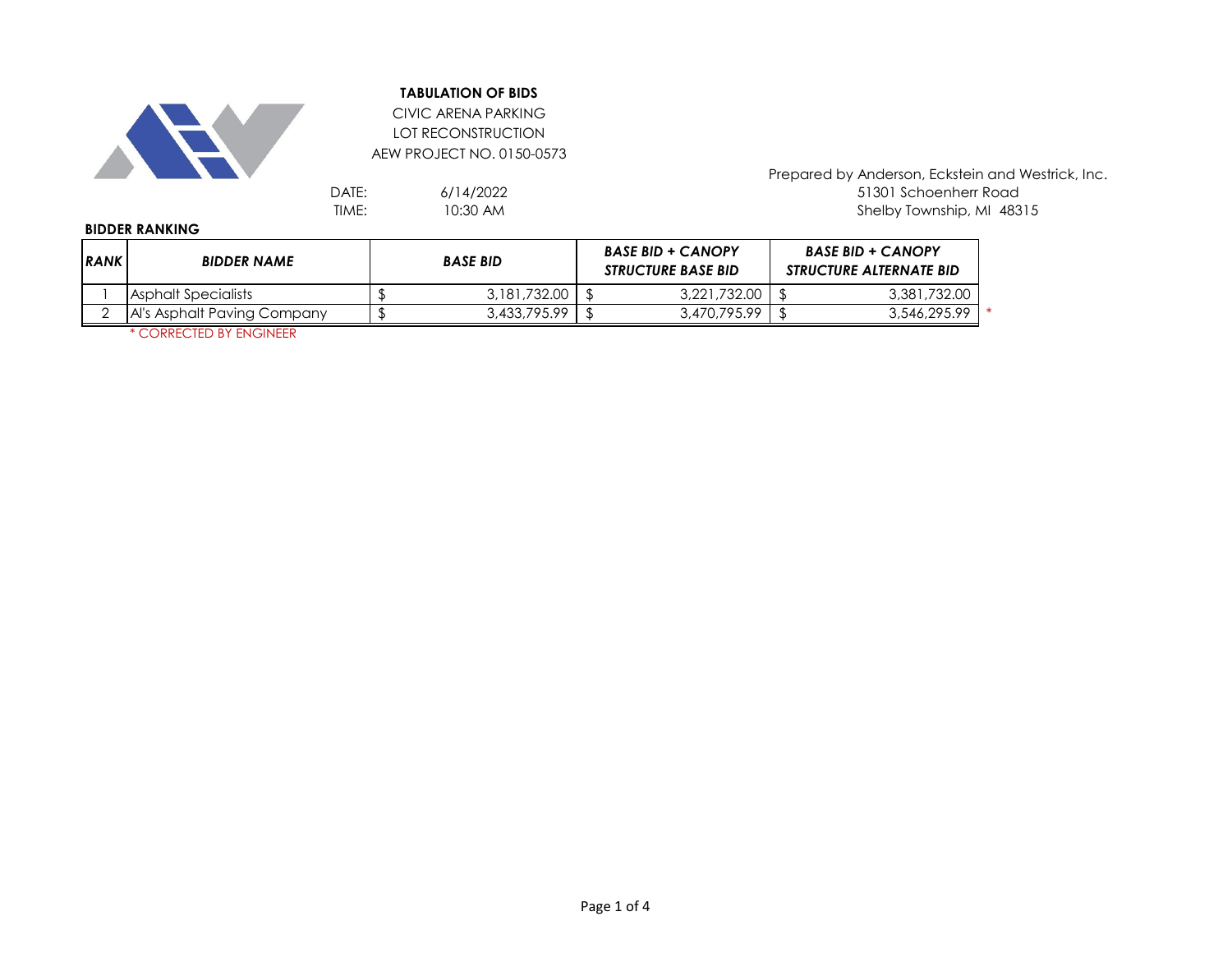

CITY OF ST. CLAIR SHORES CIVIC ARENA PARKING LOT RECONSTRUCTION

|                 | LOT RECONSTRUCTION<br>AEW PROJECT NO. 0150-0573 | 1780 East Highwood<br>Pontiac, Michigan 48340 |           | 25500 Brest Road<br>Taylor, Michigan 48180 |            |            |                            |
|-----------------|-------------------------------------------------|-----------------------------------------------|-----------|--------------------------------------------|------------|------------|----------------------------|
| Item<br>No.     | Estimated<br>Quantity<br>Description            |                                               | Units     | <b>Unit Price</b>                          | Amount     | Unit Price | Amount                     |
| <b>Base Bid</b> |                                                 |                                               |           |                                            |            |            |                            |
| 1.              | Mobilization, 3% Max.                           | $\mathbf{1}$                                  | LS.       | 90,000.00                                  | 90,000.00  | 95,000.00  | 95,000.00                  |
| 2.              | _Traffic Control and Maintenance                |                                               | LS        | 70,000.00                                  | 70,000.00  | 15,000.00  | 15,000.00                  |
| 3.              | _Site Restoration and Cleanup                   | 1                                             | LS        | 60,000.00                                  | 60,000.00  | 20,000.00  | 20,000.00                  |
| 4.              | _Final Landscaping and Restoration              |                                               | LS        | 235,000.00                                 | 235,000.00 | 125,000.00 | 125,000.00                 |
| 5.              | Permanent Signing & Pavt Mrkgs                  | 1                                             | <b>LS</b> | 15,000.00                                  | 15,000.00  | 15,500.00  | $15,500.00$ * <sup>1</sup> |
| 6.              | Tree, Rem, 19 inch to 36 inch                   | 4                                             | Ea        | 1,500.00                                   | 6,000.00   | 2,000.00   | 8,000.00                   |
| 7.              | Tree, Rem, 6 inch to 18 inch                    | 4                                             | Ea        | 700.00                                     | 2,800.00   | 1,000.00   | 4.000.00                   |
| 8.              | Dr Structure, Rem                               | 18                                            | Ea        | 1,400.00                                   | 25,200.00  | 2,000.00   | 36,000.00                  |
| 9.              | Sewer, Rem, Less than 24 inch                   | 1,750                                         | Ft.       | 33.00                                      | 57,750.00  | 59.00      | 103,250.00                 |
| 10.             | Sewer, Rem, 24 inch to 48 inch                  | 425                                           | Ft.       | 56.00                                      | 23,800.00  | 80.00      | 34,000.00                  |
| 11.             | Curb and Gutter, Rem                            | 110                                           | Ft.       | 17.00                                      | 1,870.00   | 20.00      | 2,200.00                   |
| 12.             | Fence, Rem                                      | 282                                           | Ft.       | 12.00                                      | 3,384.00   | 12.00      | 3,384.00                   |
| 13.             | Pavt, Rem                                       | 280                                           | Syd       | 21.00                                      | 5,880.00   | 11.50      | 3,220.00                   |
| 14.             | Sidewalk, Rem                                   | 255                                           | Syd       | 15.00                                      | 3,825.00   | 25.50      | 6,502.50                   |
| 15.             | Pavt, Rem, Modified                             | 30,000                                        | Syd       | 9.00                                       | 270,000.00 | 12.50      | 375,000.00                 |
| 16.             | _Soil Erosion & Sedimentation Control Permit    |                                               | LS        | 1,500.00                                   | 1,500.00   | 500.00     | 500.00                     |
| 17.             | Excavation, Earth                               | 1,700                                         | Cyd       | 26.00                                      | 44,200.00  | 32.50      | 55,250.00                  |
| 18.             | Subgrade Undercutting, Type II                  | 6,650                                         | Cyd       | 15.00                                      | 99,750.00  | 65.00      | 432,250.00                 |
| 19.             | Erosion Control, Gravel Access Approach         | 2                                             | Eα        | 1,500.00                                   | 3,000.00   | 3,000.00   | 6,000.00                   |
| 20.             | Erosion Control, Inlet Protection, Fabric Drop  | 15                                            | Ea        | 150.00                                     | 2,250.00   | 350.00     | 5,250.00                   |
| 21.             | Erosion Control, Silt Fence                     | 1,010                                         | -Ft       | 3.00                                       | 3,030.00   | 3.50       | 3,535.00                   |
| 22.             | Inlet Filter, Sedcage                           | 4                                             | Ea        | 300.00                                     | 1,200.00   | 600.00     | 2,400.00                   |
| 23.             | Aggregate Base, 4 inch                          | 845                                           | Syd       | 8.00                                       | 6,760.00   | 6.50       | 5,492.50                   |

 $\mathbf{I}$ 

Asphalt Specialists **Ally Allack** Al's Asphalt Paving Company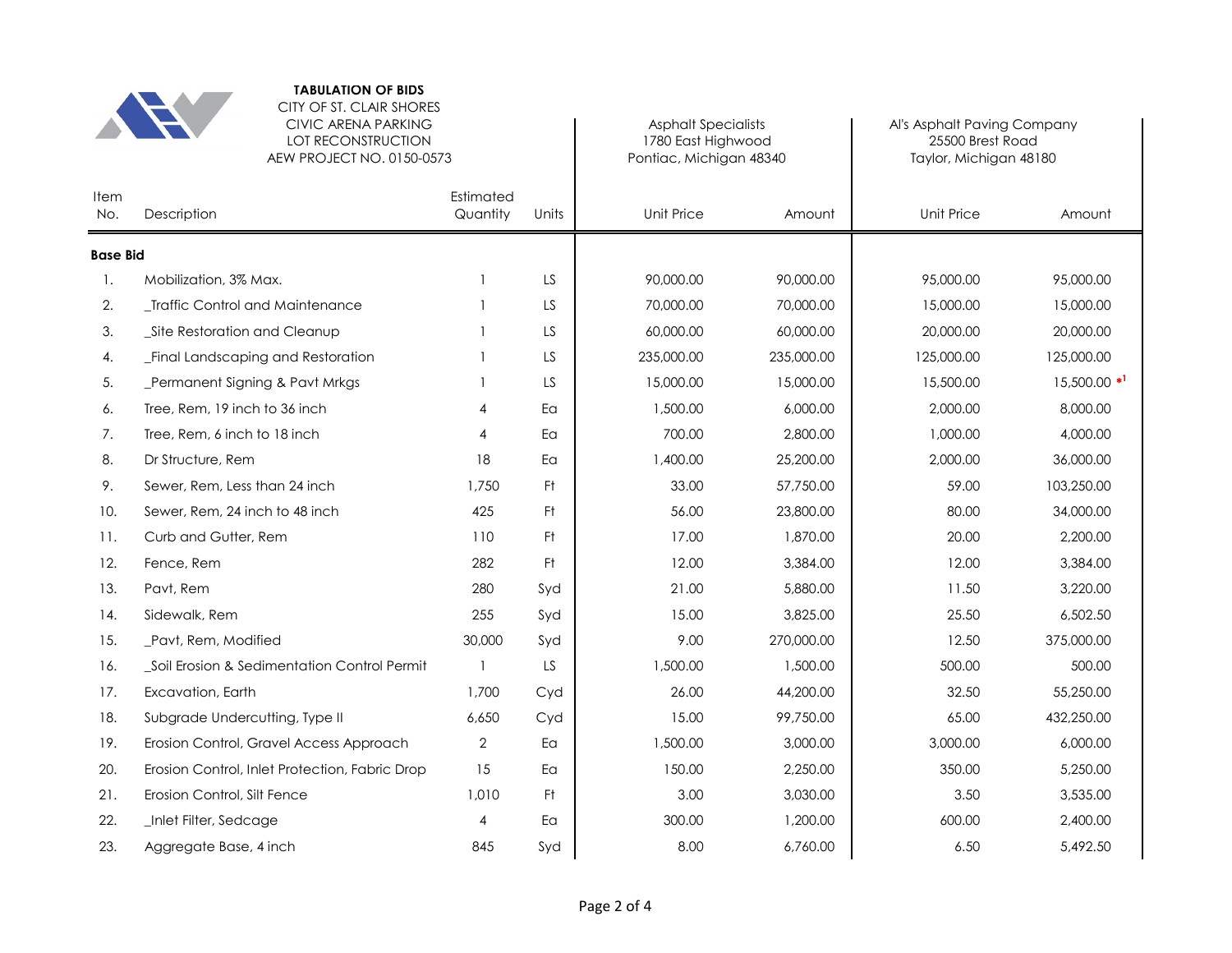

# CITY OF ST. CLAIR SHORES CIVIC ARENA PARKING LOT RECONSTRUCTION

|             | AEW PROJECT NO. 0150-0573                 |                       |                | Pontiac, Michigan 48340 |            | Taylor, Michigan 48180 |            |  |
|-------------|-------------------------------------------|-----------------------|----------------|-------------------------|------------|------------------------|------------|--|
| Item<br>No. | Description                               | Estimated<br>Quantity | Units          | Unit Price              | Amount     | <b>Unit Price</b>      | Amount     |  |
| 24.         | Aggregate Base, 6 inch                    | 450                   | Syd            | 12.00                   | 5,400.00   | 6.90                   | 3,105.00   |  |
| 25.         | Aggregate Base, 8 inch                    | 100                   | Syd            | 18.00                   | 1,800.00   | 17.65                  | 1,765.00   |  |
| 26.         | Aggregate Base, 10 inch                   | 110                   | Syd            | 20.00                   | 2,200.00   | 21.00                  | 2,310.00   |  |
| 27.         | _Aggregate Base, 8 inch, Modified         | 30,000                | Syd            | 7.50                    | 225,000.00 | 10.75                  | 322,500.00 |  |
| 28.         | Aggregate Base, 10 inch, Modified         | 110                   | Syd            | 16.00                   | 1,760.00   | 13.00                  | 1,430.00   |  |
| 29.         | _Sewer, CI IV, 27 inch, Tr Det B          | 295                   | F <sup>†</sup> | 215.00                  | 63,425.00  | 150.00                 | 44,250.00  |  |
| 30.         | Sewer, CI IV, 12 inch, Tr Det A           | 85                    | Ft.            | 87.00                   | 7,395.00   | 122.50                 | 10,412.50  |  |
| 31.         | Sewer, CIIV, 12 inch, Tr Det B            | 750                   | Ft.            | 113.00                  | 84,750.00  | 62.50                  | 46,875.00  |  |
| 32.         | Sewer, CIIV, 15 inch, Tr Det B            | 375                   | Ft             | 140.00                  | 52,500.00  | 71.00                  | 26,625.00  |  |
| 33.         | Sewer, CI IV, 18 inch, Tr Det B           | 285                   | Ft             | 160.00                  | 45,600.00  | 78.00                  | 22,230.00  |  |
| 34.         | Sewer, CI IV, 30 inch, Tr Det B           | 725                   | Ft             | 270.00                  | 195,750.00 | 186.00                 | 134,850.00 |  |
| 35.         | Sewer Bulkhead, 15 inch                   |                       | Ea             | 700.00                  | 700.00     | 350.00                 | 350.00     |  |
| 36.         | Dr Structure, 48 inch dia                 | 17                    | Ea             | 3,100.00                | 52,700.00  | 5,130.00               | 87,210.00  |  |
| 37.         | Dr Structure, 60 inch dia                 |                       | Ea             | 5,400.00                | 5,400.00   | 6,240.00               | 6,240.00   |  |
| 38.         | Dr Structure, 72 inch dia                 | 4                     | Ea             | 8,000.00                | 32,000.00  | 9,500.00               | 38,000.00  |  |
| 39.         | Dr Structure Cover, Catch Basin           | 23                    | Ea             | 700.00                  | 16,100.00  | 810.00                 | 18,630.00  |  |
| 40.         | Dr Structure Cover, Storm Manhole         | 2                     | Ea             | 800.00                  | 1,600.00   | 875.00                 | 1,750.00   |  |
| 41.         | _Dr Structure, 48 inch dia, Modified      | 2                     | Ea             | 4,300.00                | 8,600.00   | 5,880.00               | 11,760.00  |  |
| 42.         | _Dr Structure, 72 inch dia, Modified      |                       | Ea             | 9,700.00                | 9,700.00   | 10,680.00              | 10,680.00  |  |
| 43.         | Underdrain, Subgrade, Open-Graded, 6 inch | 1,975                 | F <sup>†</sup> | 21.00                   | 41,475.00  | 29.00                  | 57,275.00  |  |
| 44.         | HMA, 4EML                                 | 3,500                 | Ton            | 130.00                  | 455,000.00 | 130.00                 | 455,000.00 |  |
| 45.         | HMA, 5EML                                 | 3,500                 | Ton            | 140.00                  | 490,000.00 | 136.00                 | 476,000.00 |  |
| 46.         | Conc Pavt, Misc, Nonreinf, 8 inch         | 355                   | Syd            | 93.00                   | 33,015.00  | 86.85                  | 30,831.75  |  |
| 47.         | Driveway, Nonreinf Conc, 8 inch           | 95                    | Syd            | 91.00                   | 8,645.00   | 85.80                  | 8,151.00   |  |

1780 East Highwood 25500 Brest Road

Asphalt Specialists **Ally Allack** Al's Asphalt Paving Company